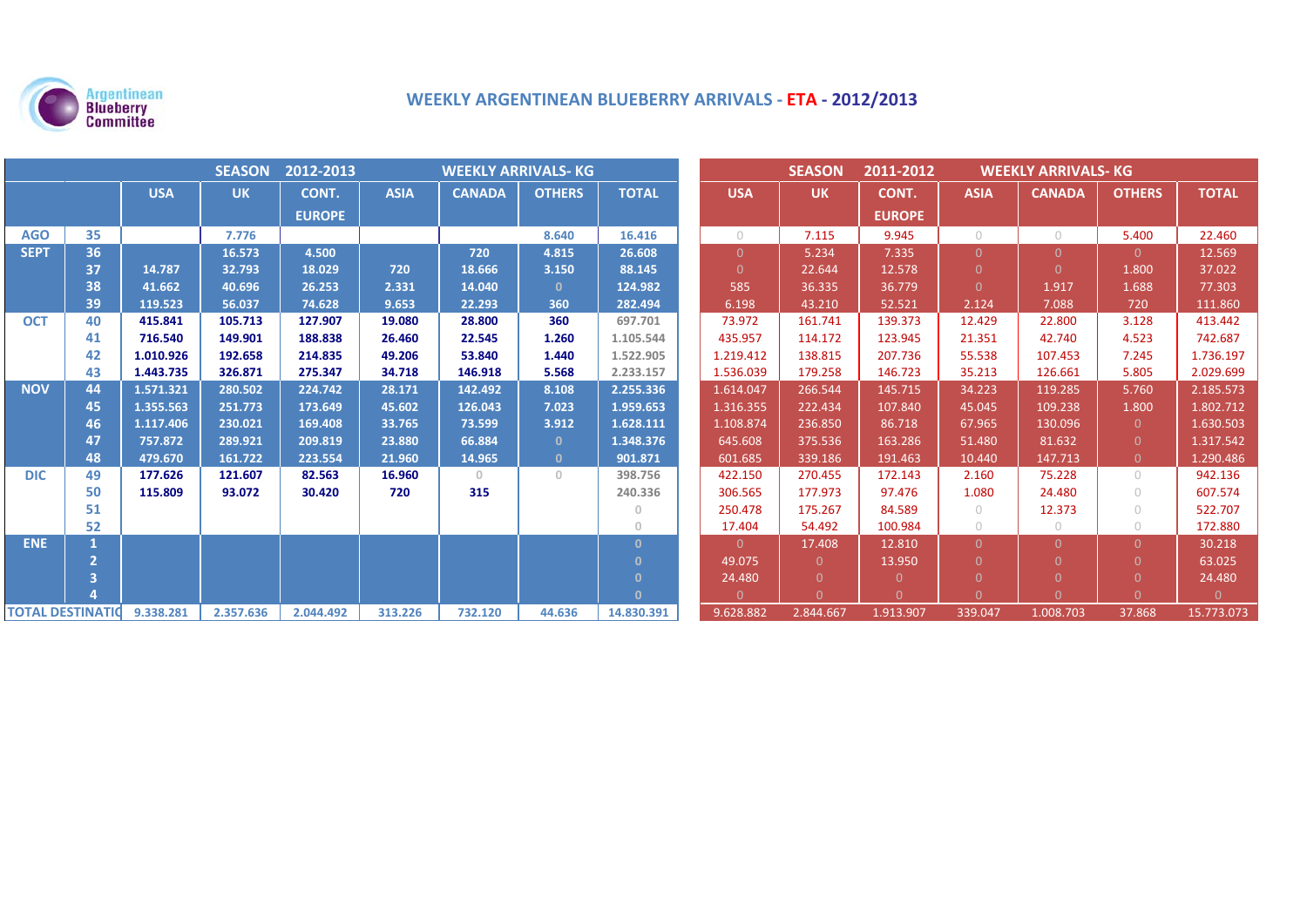### **WEEKLY ARGENTINEAN BLUEBERRY ARRIVALS - ETA - 2012/2013 ALL DESTINATIONS**





# **WEEKLY ARGENTINEAN BLUEBERRY ARRIVALS - ETA - 2012/2013 U.S.A.**



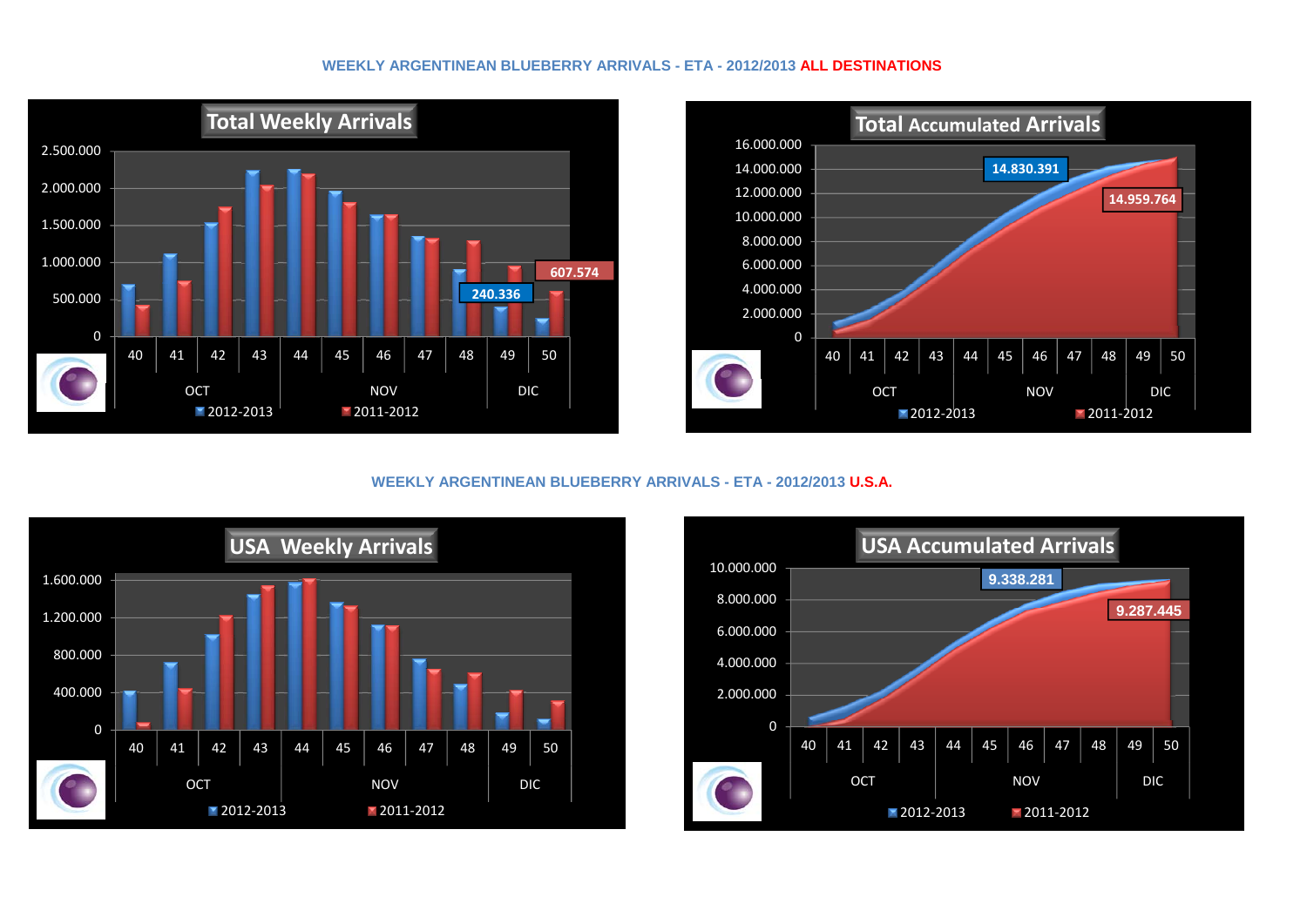# **WEEKLY ARGENTINEAN BLUEBERRY ARRIVALS - ETA - 2012/2013 UK**





#### **WEEKLY ARGENTINEAN BLUEBERRY ARRIVALS - ETA - 2012/2013 CONTINENTAL EUROPE**